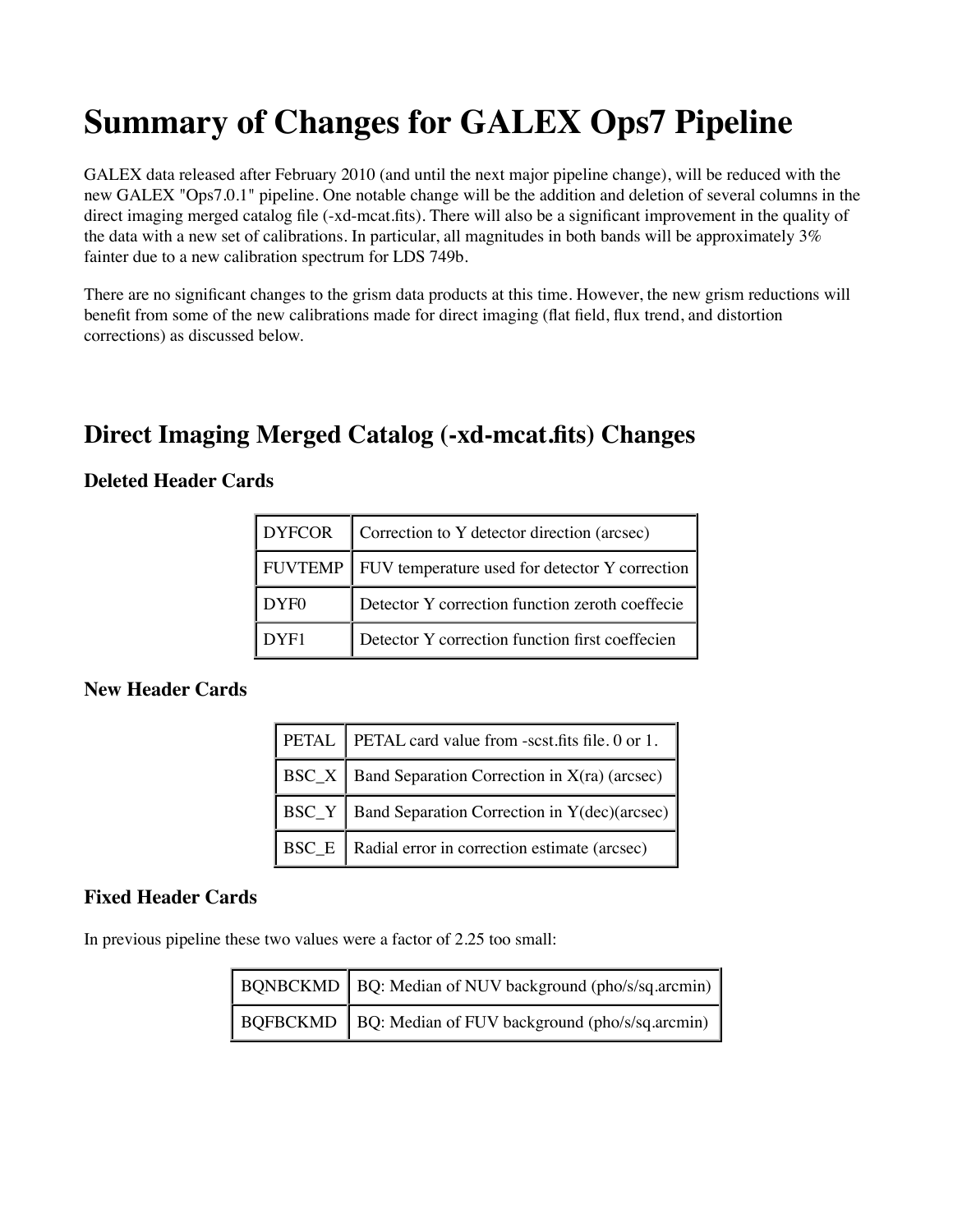## **Deleted Table Columns**

| match_density            | Matched sources per sq. deg. (rad<0.5)         |
|--------------------------|------------------------------------------------|
| nuv_unmatched_density    | Un-matched NUV sources per sq.deg.(rad<0.5)    |
| fuv_unmatched_density    | Un-matched FUV sources per sq.deg.(rad<0.5)    |
| reliability              | Reliability of match.                          |
| objtype                  | $0 = galaxy, 1 = star, -1 = unknown, etc.$     |
| quality                  | Quality flag (undefined)                       |
| adj_sep                  | Adj. separation after FUV Temp Corrctn(arcsec) |
| adj_fuv_det_y            | Adjusted FUV detector y position (pixels)      |
| NUV_FLUX_ISOCOR          | Corrected isophotal flux                       |
| NUV_FLUXERR_ISOCOR       | RMS error for corrected isophotal flux         |
| NUV_MAG_ISOCOR           | Corrected isophotal magnitude                  |
| <b>NUV MAGERR ISOCOR</b> | RMS error for corrected isophotal magnitude    |
| NUV_FLUX_BEST            | Best of FLUX_AUTO and FLUX_ISOCOR              |
| NUV_FLUXERR_BEST         | RMS error for BEST flux                        |
| NUV_MAG_BEST             | Best of MAG_AUTO and MAG_ISOCOR                |
| NUV_MAGERR_BEST          | RMS error for MAG_BEST                         |
| NUV_ZPMAG                | NUV zero point magnitude correction.           |
| FUV_FLUX_ISOCOR          | Corrected isophotal flux                       |
| FUV_FLUXERR_ISOCOR       | RMS error for corrected isophotal flux         |
| FUV_MAG_ISOCOR           | Corrected isophotal magnitude                  |
| FUV_MAGERR_ISOCOR        | RMS error for corrected isophotal magnitude    |
| FUV_FLUX_BEST            | Best of FLUX_AUTO and FLUX_ISOCOR              |
| FUV_FLUXERR_BEST         | RMS error for BEST flux                        |
| FUV_MAG_BEST             | Best of MAG_AUTO and MAG_ISOCOR                |
| FUV_MAGERR_BEST          | RMS error for MAG_BEST                         |
| <b>FUV_ZPMAG</b>         | FUV zero point magnitude correction.           |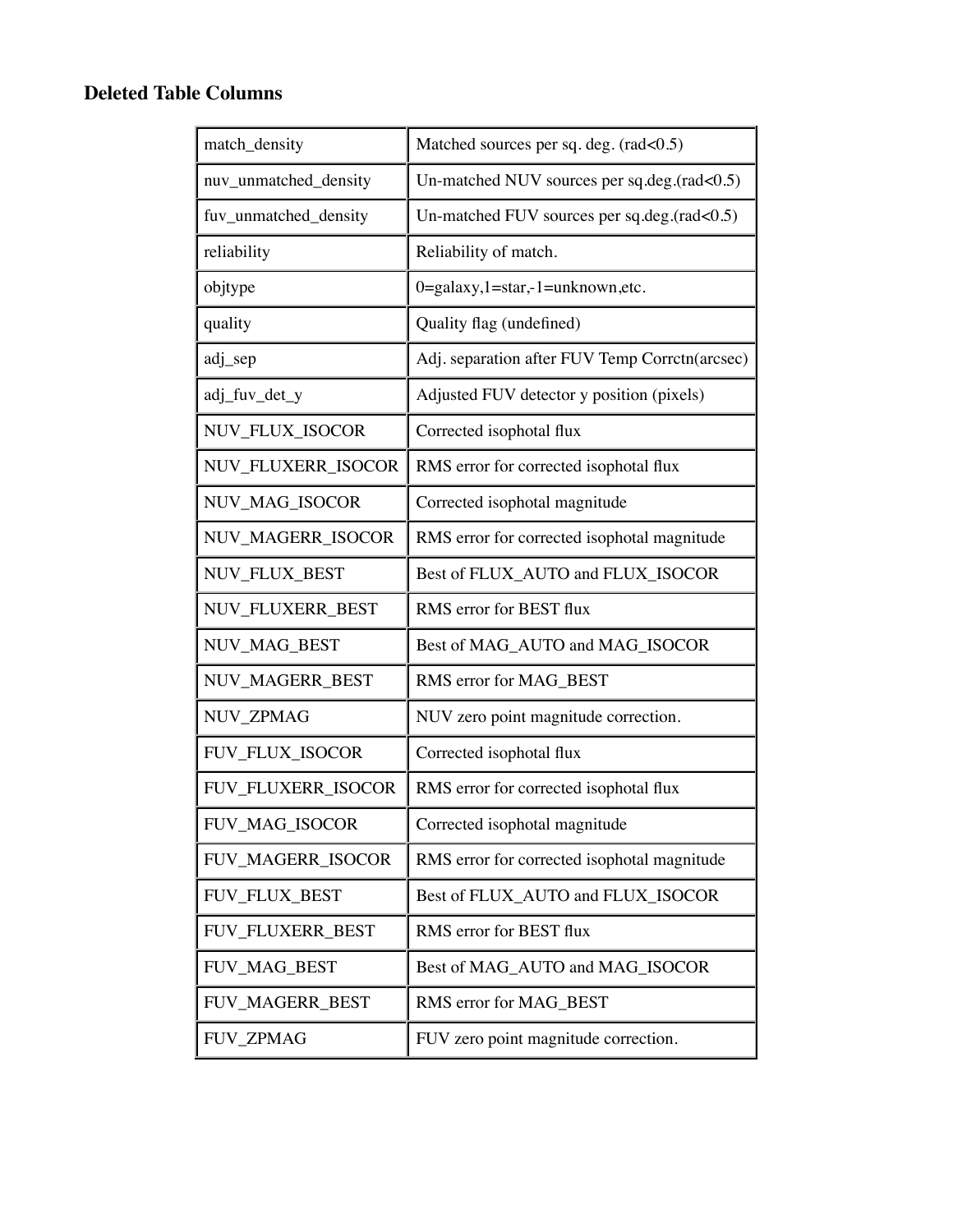## **Changed Columns**

Both of these are now computed using SDSS/GALEX statistics:

| nuv_poserr   NUV position error in arcseconds             |
|-----------------------------------------------------------|
| $\int$ fuv_poserr $\int$ FUV position error in arcseconds |

Was:

| nuv_cid3 Third candidate for NUV source (FUV ID) |
|--------------------------------------------------|
| fuv_cid3 Third candidate for FUV source (NUV ID) |

Now:

| nuv_cid3   Nearest unmatched FUV source within 7 arcsec (any S/N)                                                   |
|---------------------------------------------------------------------------------------------------------------------|
| $\left[\begin{array}{c c}\text{fuv\_cid3}\end{array}\right]$ Nearest unmatched NUV source within 7 arcsec (any S/N) |

## **New Table Columns**

| ib_poserr           | Interband position error in arcseconds       |
|---------------------|----------------------------------------------|
| nuv_scq_mdn         | NUV median Q within 40 arcsec of source      |
| $nu\_scq_p05$       | NUV 5th percentile Q: 40 arcssec of source   |
| nuv_scq_p95         | NUV 95th percentile Q: 40 arcssec of source  |
| fuv_scq_mdn         | FUV median Q within 40 arcsec of source      |
| $fuv\_scq\_p05$     | FUV 5th percentile Q: 40 arcssec of source   |
| $fuv\_scq_p95$      | FUV 95th percentile Q: 40 arcssec of source  |
| fuv_ncat_flags      | FUV_FLAGS from -fd-ncat.fits                 |
| fuv_ncat_mag        | FUV calibrated magnitude from -fd-ncat.fits  |
| fuv_ncat_magerr     | Error for nuv_fcat_mag                       |
| $fuv\_ncat\_s2n$    | Signal to noise for fuv_ncat_flux            |
| nuv_fcat_mag        | NUV calibrated magnitude from -nd-fcat.fits  |
| nuv_fcat_magerr     | Error for nuv_fcat_mag                       |
| nuv_fcat_s2n        | Signal to noise for nuv_fcat_flux            |
| fuv_ncat_fwhm_image | FUV FWHM_IMAGE value from -fd-ncat.fits (px) |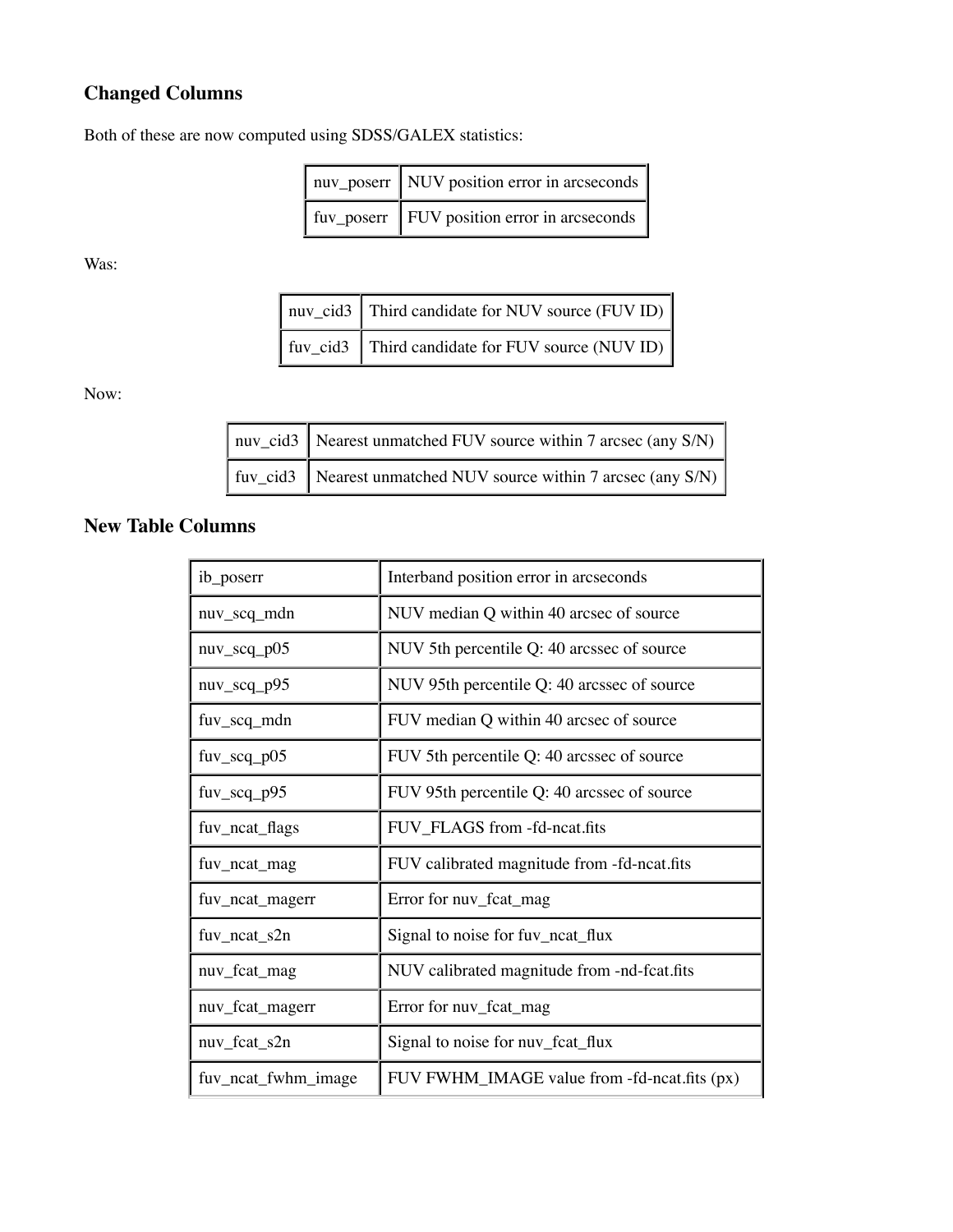| fuv_ncat_fwhm_world     | FUV FWHM_WORLD value from -fd-ncat.fits (deg) |
|-------------------------|-----------------------------------------------|
| fuv_ncat_flux_radius_1  | FUV FLUX_RADIUS $#1$ (-fd-neat)(px)[0.20]     |
| fuv_ncat_flux_radius_2  | FUV FLUX_RADIUS #2 (-fd-ncat)(px)[0.50]       |
| fuv_ncat_flux_radius_3  | FUV FLUX_RADIUS $#3$ (-fd-ncat)(px)[0.80]     |
| fuv_ncat_flux_radius_4  | FUV FLUX_RADIUS $#4$ (-fd-ncat) $(px)[0.90]$  |
| fuv_ncat_flux_radius_5  | FUV FLUX_RADIUS $#5$ (-fd-ncat)(px)[0.95]     |
| fuv_ncat_flux_aper_1    | FUV FLUX_APER #1 (-fd-ncat)(cnt/sec)[ 2. px]  |
| fuv_ncat_flux_aper_2    | FUV FLUX_APER #2 (-fd-ncat)(cnt/sec)[ 3. px]  |
| fuv_ncat_flux_aper_3    | FUV FLUX_APER #3 (-fd-ncat)(cnt/sec)[ 5. px]  |
| fuv_ncat_flux_aper_4    | FUV FLUX_APER #4 (-fd-ncat)(cnt/sec)[ 8. px]  |
| fuv_ncat_flux_aper_5    | FUV FLUX_APER #5 (-fd-ncat)(cnt/sec)[12. px]  |
| fuv_ncat_flux_aper_6    | FUV FLUX_APER #6 (-fd-ncat)(cnt/sec)[17. px]  |
| fuv_ncat_flux_aper_7    | FUV FLUX_APER #7 (-fd-ncat)(cnt/sec)[23. px]  |
| fuv_ncat_fluxerr_aper_1 | error for fuv_ncat_flux_aper_1                |
| fuv_ncat_fluxerr_aper_2 | error for fuv_ncat_flux_aper_2                |
| fuv_ncat_fluxerr_aper_3 | error for fuv_ncat_flux_aper_3                |
| fuv_ncat_fluxerr_aper_4 | error for fuv_ncat_flux_aper_4                |
| fuv_ncat_fluxerr_aper_5 | error for fuv_ncat_flux_aper_5                |
| fuv_ncat_fluxerr_aper_6 | error for fuv_ncat_flux_aper_6                |
| fuv_ncat_fluxerr_aper_7 | error for fuv_ncat_flux_aper_7                |
| fuv_ncat_mag_aper_1     | FUV MAG_APER $#1$ (-fd-neat)(raw mag)[ 2. px] |
| fuv_ncat_mag_aper_2     | FUV MAG_APER #2 (-fd-ncat)(raw mag)[ 3. px]   |
| fuv_ncat_mag_aper_3     | FUV MAG_APER #3 (-fd-ncat)(raw mag)[ 5. px]   |
| fuv_ncat_mag_aper_4     | FUV MAG_APER #4 (-fd-ncat)(raw mag)[ 8. px]   |
| fuv_ncat_mag_aper_5     | FUV MAG_APER #5 (-fd-ncat)(raw mag)[12. px]   |
| fuv_ncat_mag_aper_6     | FUV MAG_APER #6 (-fd-ncat)(raw mag)[17. px]   |
| fuv_ncat_mag_aper_7     | FUV MAG_APER $#7$ (-fd-ncat)(raw mag)[23. px] |
| fuv_ncat_magerr_aper_1  | error for fuv_ncat_mag_aper_1                 |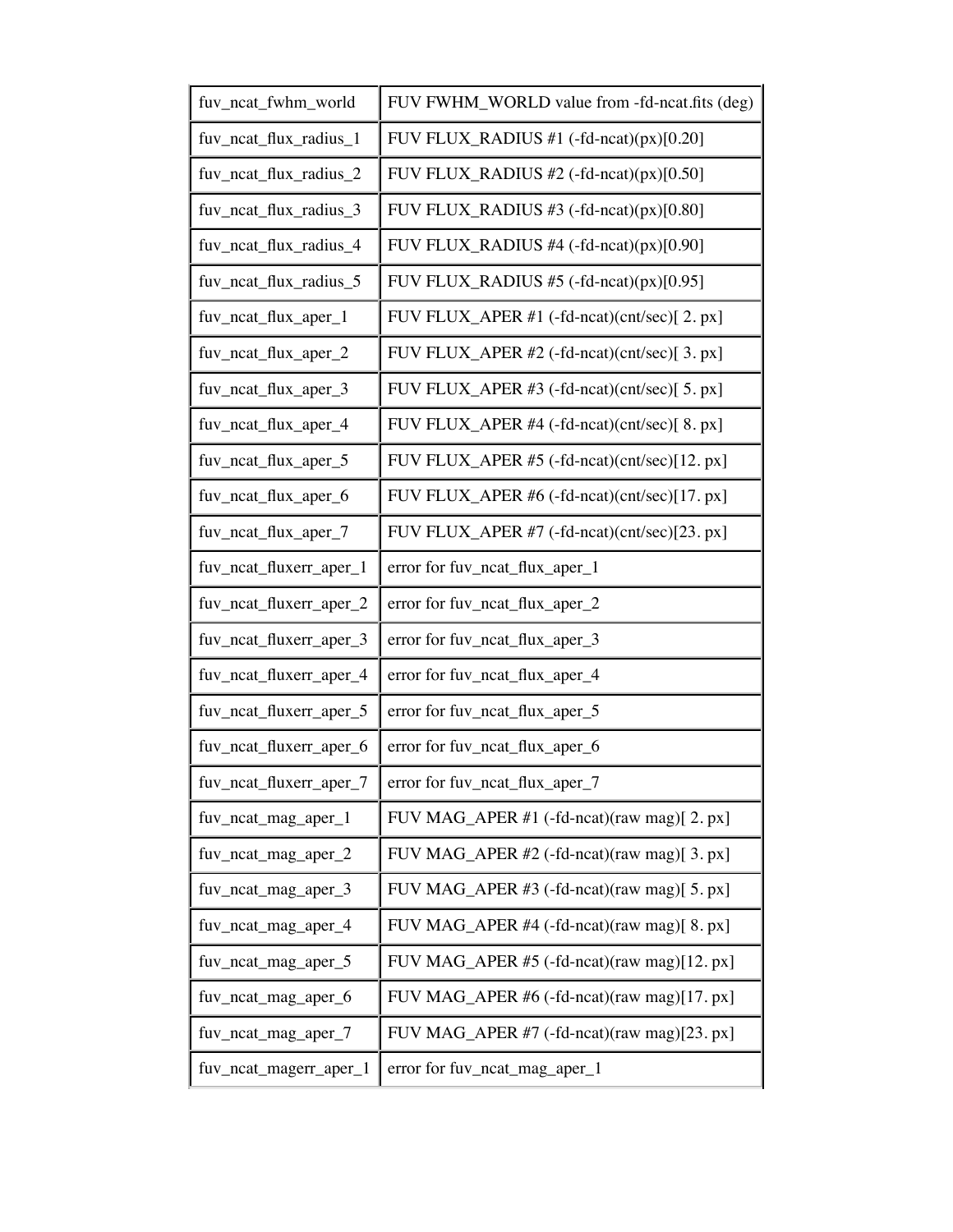| fuv_ncat_magerr_aper_2 | error for fuv_ncat_mag_aper_2                  |
|------------------------|------------------------------------------------|
| fuv_ncat_magerr_aper_3 | error for fuv_ncat_mag_aper_3                  |
| fuv_ncat_magerr_aper_4 | error for fuv_ncat_mag_aper_4                  |
| fuv_ncat_magerr_aper_5 | error for fuv_ncat_mag_aper_5                  |
| fuv_ncat_magerr_aper_6 | error for fuv_ncat_mag_aper_6                  |
| fuv_ncat_magerr_aper_7 | error for fuv_ncat_mag_aper_7                  |
| fuv_ra_adj             | FUV adjusted RA in degrees                     |
| fuv_dec_adj            | FUV adjusted DEC in degrees                    |
| sep_img                | Separation on images (with no adjustment)      |
| match_reliability      | Reliability of match (based on source density) |

# **Calibration Changes**

## **Flat Field**

New, more precise flat field (detector response) maps were created using the relative flux between detections of millions of objects observed throughout the mission. The maximum range of adjustments relative to the prior (ops6) flat field are approzimately +/-5% for the NUV and +/-25% for the FUV. The RMS correction was about 1%(NUV) and 3%(FUV). The following images show the relative corrections to previous flat field for NUV(left) and FUV(right). Range is 0.5 to 0.95 for NUV and 0.3 to 1.0 for FUV.



The plot shows the average total percentage error in flux vs. Poisson computed S/N. The black line is the Possion error. The red line is NUV, blue is FUV. The dotted lines are the Ops6 pipeline and the solid lines are the Ops7 pipeline. The improvement in flux accuracy for any given source will depend on detection location. However, on average, the flux error due to non-Poissonian causes has been reduced from 1.2% in ops6 to 0.8% in ops7 for NUV, and 5.5% to 2.5% for FUV.

## **Flux Trend with Time**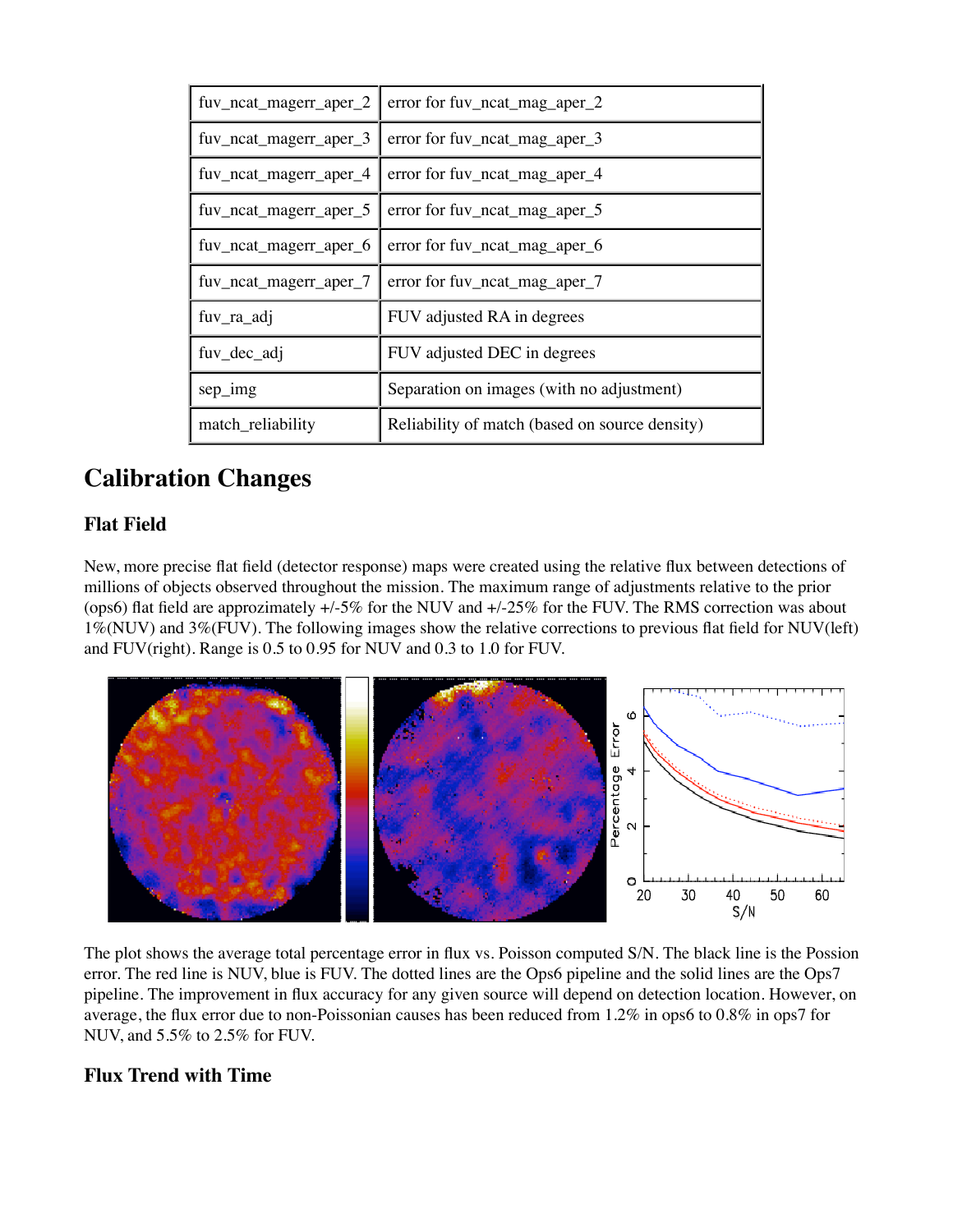By combining the relative flux over time of many objects, the decrease in detector response over the 6+ year mission has been more precisely calibrated. Relative to ops6, an adjustment of 1% in NUV and 5% in FUV (over a 6 year timespan) has been applied to the ops7 data. The total decrease in sensitivity over the first 6 years of the mission is now 8% for NUV and 6% for FUV. The following plot shows the relative scale factor applied to the response image (flat field) vs. time for the first 6 years of the mission.



#### **FUV to NUV Position Correction**

The position separation between NUV and FUV was found to be strong function of electronics temperature (FDTTDC) in the detector Y direction (range of correction is +/-1 arcsecond). A trend in the offset of this function with time was also found (range of  $+/- 0.5$  arcseconds over the first 6 years). The following plots show the dependence with temperature in the Y detector direction (left and middle). The slope remains the same over time, although the offset of the function varies with eclipse number (left plot is near eclipse 13750, right is near 26250). The X offset also varies with time (right plot is near 26250) but not with temperature.



This correction is applied to the photon positions to better align the NUV and FUV images. However, even after this correction, a misalignment on the order of 0.2 arcseconds often still occurs between NUV and FUV. A further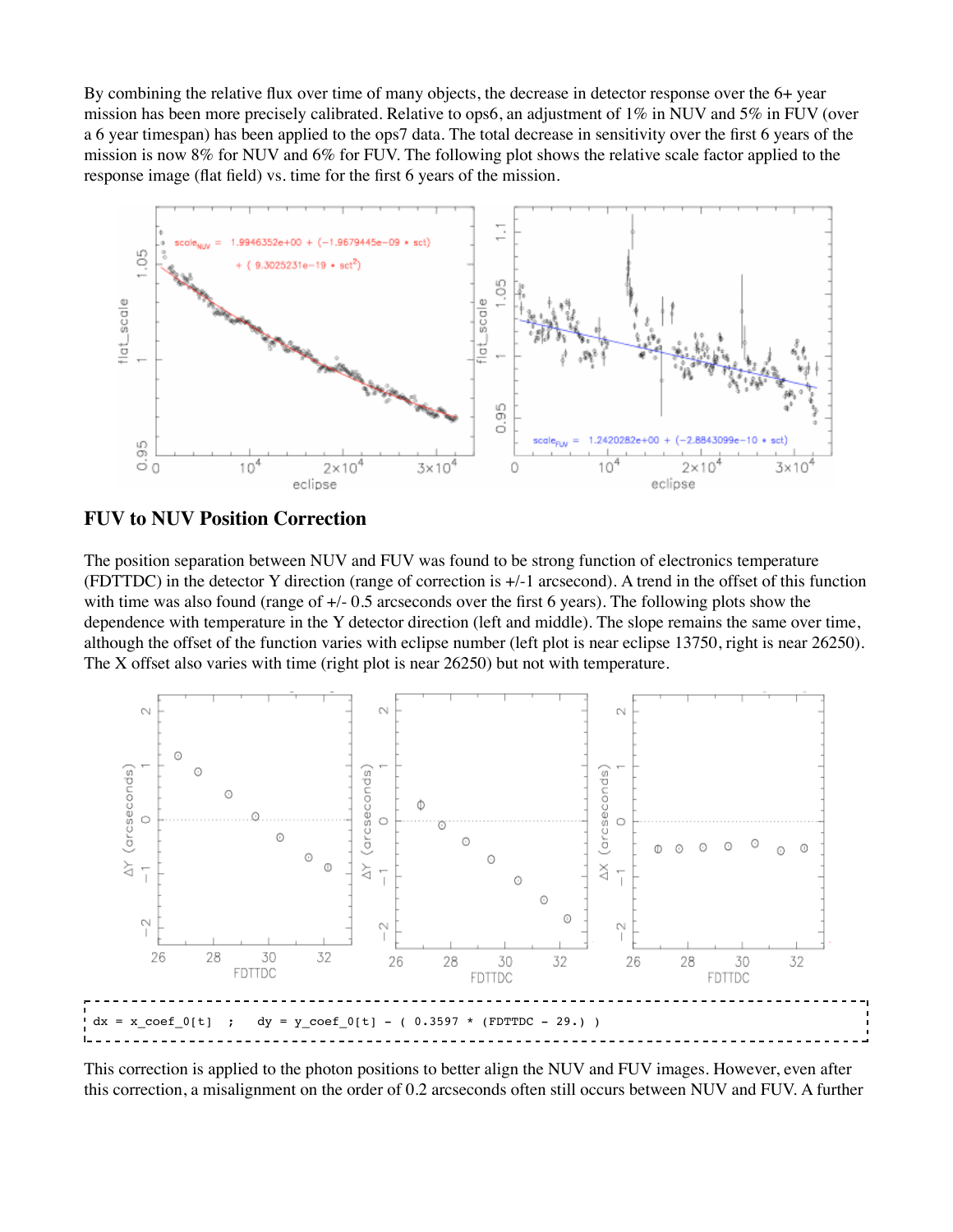correction is computed from the source catalogs of each exposure and the adjusted FUV source position appears as the new MCAT columns 'fuv\_ra\_adj' and 'fuv\_dec\_adj'.

## **Distortion Corrections**

Using a catalog of 55 million SDSS sources, approximately 7 million matches were made with GALEX NUV source detections (about 850,000 with FUV). These matches were used to construct distortion maps (photon position corrections in the X and Y direction as a function of detector position). The following images show the NUV corrections in the X detector direction(left) and the Y detector direction(right). The range is -1.0 (black) to +1.0 (white) arcseconds.



These distortion maps are a strong function of the separation of the detector STIM photons, so separate maps were created for different ranges of STIM separations. In the new ops7 pipeline, photon positions are adjusted according to these maps. The maximum correction in these maps is +/- 1 arcsecond, with a typical (RMS) correction of about 0.15 arcseconds. Since the positional error is still dominated by other causes, on average, the improvement in the NUV positional error is only reduced from 0.35 arcseconds (in Ops6) to 0.32 arcseconds (in Ops7). For FUV, the error is reduced from 0.48 arcseconds (in Ops6) to 0.34 arcseconds (in Ops7), although this is mainly due to the improvement in the NUV to FUV alignment.

## **Magnitude Zero-Point Adjustment**

We used new measurements of the standard star LDS 749b to calibrate the GALEX magnitude scale. We used large aperture extractions (105 arcsecond radius), which has about 7% more flux relative to the default GALEX catalog magnitude (MAG\_AUTO) due to the light in the wings of the PSF. To minimize saturation effects, we used only measurements with large pulse height  $(Q > 15)$ .

To apply this calibration, the flat fields are scaled in such a way to make the average LDS 749b large aperture magnitude at high Q match the computed AB magnitude from the CALSPEC (www.stsci.edu/hst/observatory /cdbs/calspec.html) calibration spectrum using the GALEX effective area response, applying the following equations (flux is in photons per second):

| $\frac{1}{2}$ NUV_mag = -2.5 * log10(flux) + 20.08 ; FUV_mag = -2.5 * log10(flux) + 18.82 |  |  |
|-------------------------------------------------------------------------------------------|--|--|
|                                                                                           |  |  |
|                                                                                           |  |  |

In the new calibration, the new GALEX NUV fluxes (in Ops7) are 3.9% fainter (+0.043 magnitudes) as compared